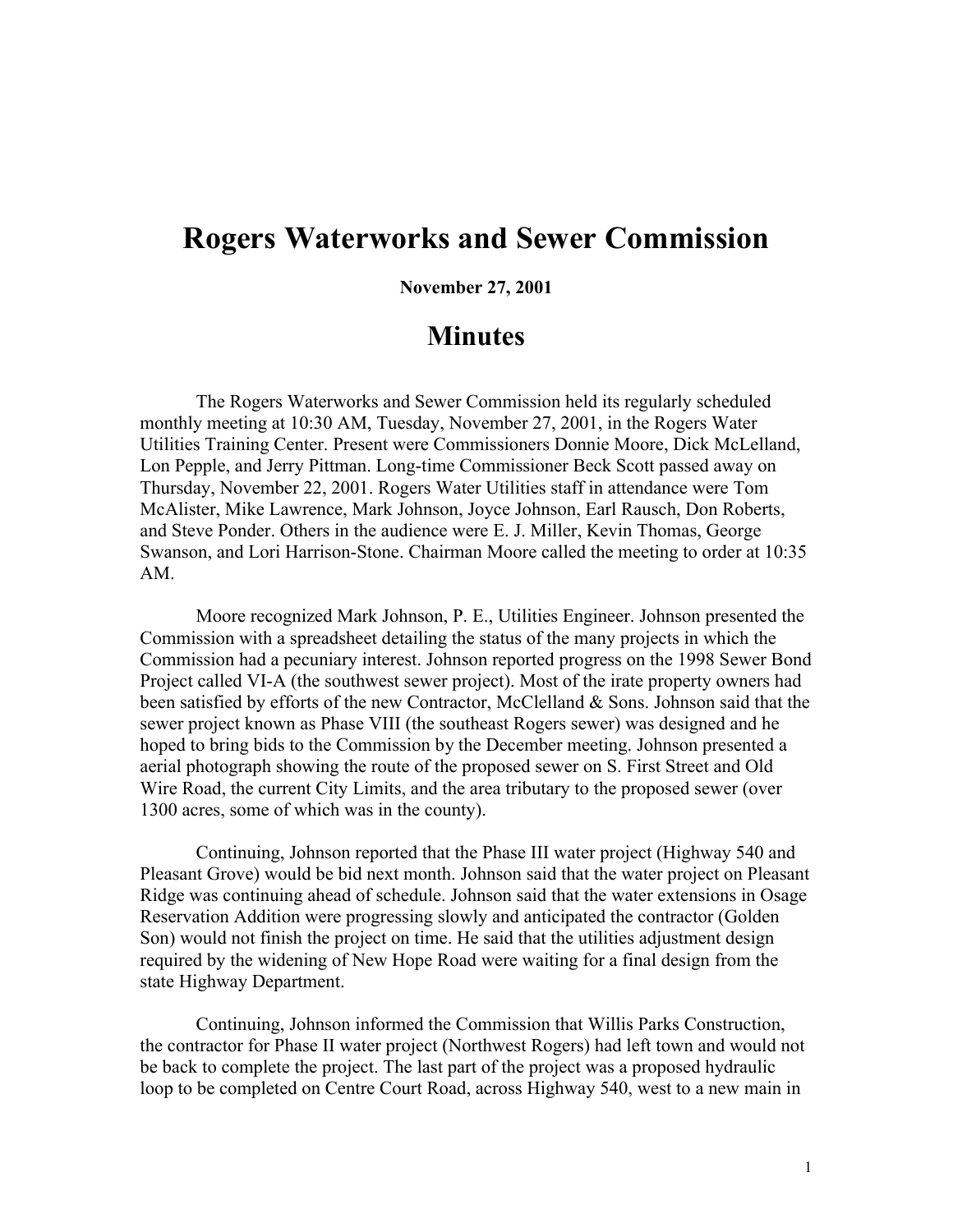Horse barn Road. A sleeve had been buried across the Highway 540 about twenty years ago to facilitate expansion to the west across the highway. Due to unforeseen circumstances, Johnson said, the last 1000 feet needed to be jacked and bored across private property at the end of the cul de sac of Centre Court. Parks would not even give the Utilities a price to do the extra work. Johnson said that McClelland and Sons had given a price of \$101,640. Johnson opined that the high price was probably justified due to the difficulty of the job, but he said that the connection needed to be made in any case. Pittman asked if Parks had been paid for any of the work, to which Johnson replied in the negative. There was a motion by Pittman, second by McLelland, to waive the requirements of competitive bids and award the job to McClelland and Sons, for \$101,640. All in favor, motion carried.

On another matter, Johnson told the commission about a sewer main that crossed the Blossomway drainage near S.  $13<sup>th</sup>$  St. He said he had received numerous complaints from the Rogers street department bout the sewer main, since it was too shallow to allow adequate maintenance of the ditch. Johnson said that the sewer could be rerouted to another trunk sewer, and lowered three to four feet, which should be adequate for the street department and keep the sewer main out of harm's way. He estimated the job at about \$40,000. Johnson asked for permission to design the project and advertise for bids. There was a motion by Pittman, second by McLelland, to grant Johnson's request. All in favor, motion carried.

Chairman Moore took a moment and announced commissioner Beck Scott's passing, acknowledging his excellent service to the community through his work on the Rogers Waterworks and Sewer Commission. Moore requested that the opening on the Commission be advertised, so that those interested in the position might be considered by the remaining Commission. McLelland commented that some of the Commissioners might have some good candidates in mind. McAlister said that he would put an ad in the newspaper.

Moore recognized Mr. George Swanson, 15238 Tulsa Drive. Swanson gave a brief history of a problem with a leak at his home, and the high water bills that ensued. He said that he used more water in three months than he normally used in two years. Additionally, he had a plumber out to his house several times. A leak was eventually discovered on his household service line, and he had the plumber replace the entire line. Specifically, Swanson said that he should have been told about his leak earlier, so that he could have dealt with the problem earlier, saving his money and the Commission's water. Pepple asked Mr. Swanson what he thought was the fair thing to do? Swanson said that he thought the Commission should "share the pain equally" with him. Pepple commented that it sounded like Swanson's plumber might be incompetent, since he did not find the leak on his first try. McLelland asked Swanson if he had any homeowner warranty, since Swanson had moved into the home last June? Swanson said there was no warranty. Moore asked if there were any motions from the Commission. McLelland said that this was a staff matter that did not concern the Commission. Pittman said that he had to agree with McLelland, that the Commission could not be held liable for faulty plumbing. The Commission took no action on Mr. Swanson's request.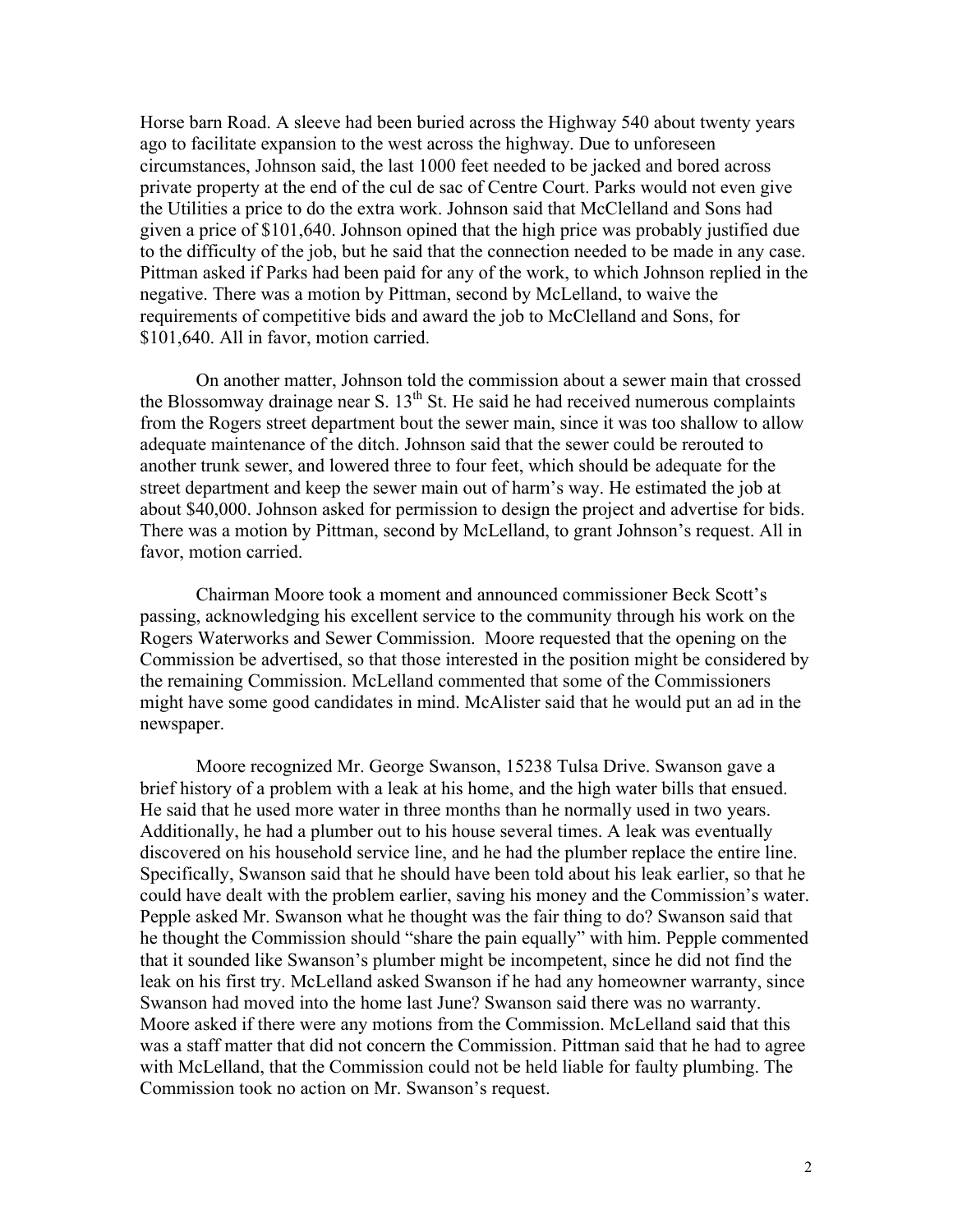Moore recognized Joyce Johnson, Utilities Controller. Johnson presented the Commission with financial statements for the water and sewer departments. She noted that the income budget was tracking the actual experience, but trailing Fiscal Year 2001's year-to-date budget. She surmised that part of the problem was the fact that interest on investments was much lower than projected last March when the budget was finalized. McLelland said that the Utilities should rebudget to allow for the decline in interest income. Johnson said that she would. McAlister noted the trend in the industrial sector for much smaller demands.

Johnson brought up the issue of Christmas bonuses for RWU employees. She said that the utilities had followed suit with the rest of the City and awarded \$125 bonuses to all full-time employees had been with the Utilities for an entire year. She said that the Christmas bonus would cost the Commission \$6973. McLelland asked if this was a matter that needed the attention of the Commission? McAlister said that it was a budgeted item, but that it was traditional to bring the matter to the Commission. Pittman commented that, if the financial position of the Utilities continued to decline, the employees should be counseled not to expect the Christmas bonus at the same level next year.

Moore shared with the other Commissioners that were not able to attend the meeting at Beaver Water District last month, the District is planning an expansion estimated at \$82 million. He said that the BWD Board of Directors reminded him of Rogers' need to build additional storage. One Commissioner commented that he thought the matter had been settled once before. McAlister said that the Commission had directed the staff to build an additional ground storage tank and pump station, but Beaver Water District had objected strenuously. BWD claimed that they could not fill Bentonville's ground storage and the proposed Rogers tank at the same time. McAlister reminded the Commission that his number one priority for the water system was to separate from Bentonville by purchasing that city's interest in the existing transmission mains. McAlister said that he and the engineers had discussed building ground storage and additional elevated storage, but that any thing Rogers did would indirectly benefit the City of Bentonville. McLelland asked what was the economic advantage of ground storage over elevated storage? McAlister said it was much less expensive on a per gallon basis to build ground storage. Johnson said that his group could design the tank and pump station, and if the engineers could bid the job by next March, then the storage and pump station could be online by the end of next year. Moore said that it was the Commission's responsibility to take care of the citizens of Rogers by protecting their water supply, and that the Commission could not wait for Bentonville to decide to build its own transmission main. There was a motion by Pittman, second by McLelland, to direct the staff of RWU to proceed with the design of a ground storage tank and pump station. All in favor, motion carried.